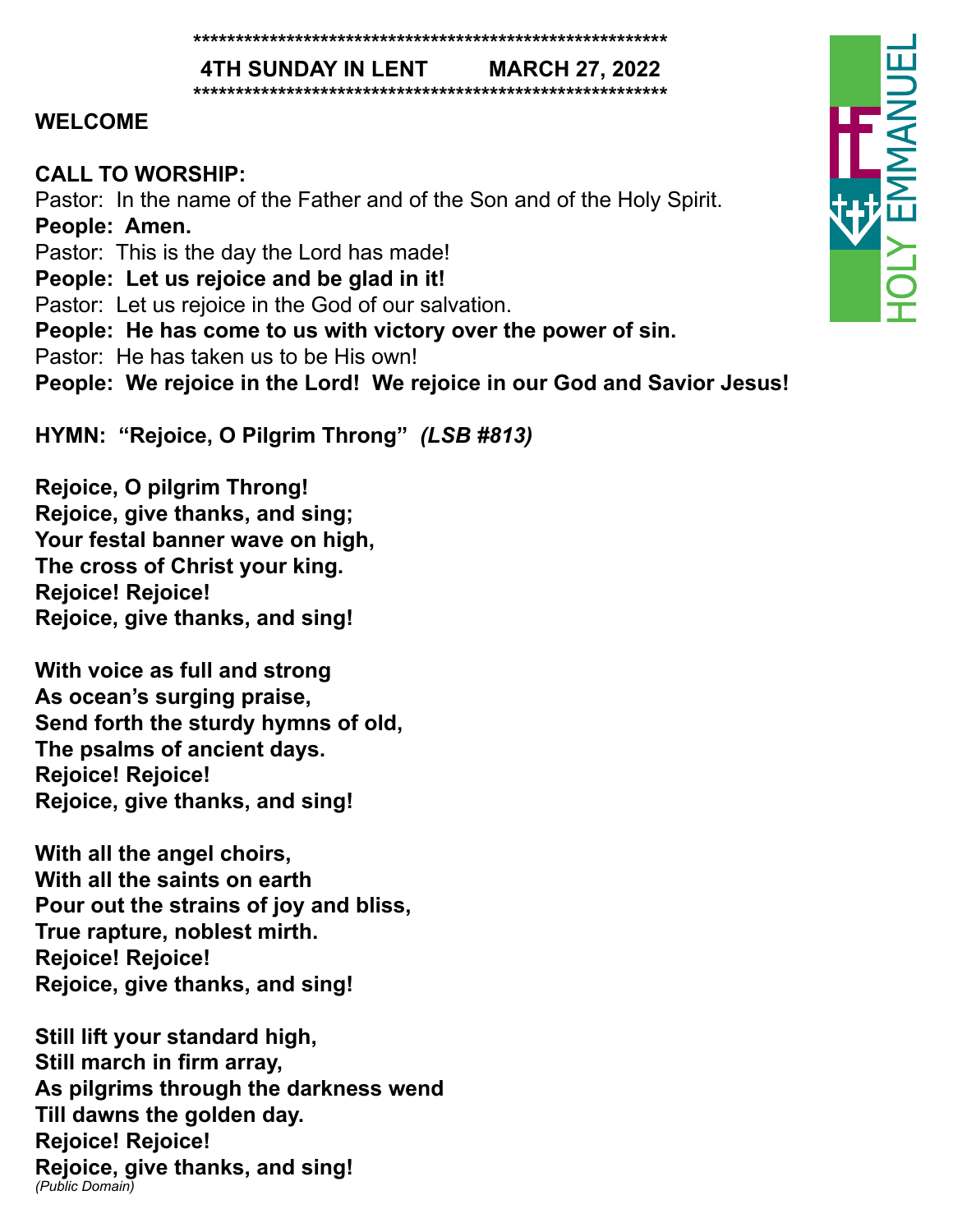## **LENTEN SELF-EXAMINATION:**

Pastor: What is the Seventh Commandment?

**People: You shall not steal.**

Pastor: What does this mean?

**People: We should fear and love God so that we do not take our neighbor's money or possessions, or get them in any dishonest way, but help him to improve and protect his possessions and income.** 

Pastor: What is the Eighth Commandment?

**People: You shall not give false testimony against your neighbor.** 

Pastor: What does God forbid in the Eighth Commandment?

**People: God forbids us to tell lies about our neighbor in a court of law or elsewhere, that is to lie about, lie to, or withhold the truth from our neighbor. God forbids us to betray our neighbor and reveal his secrets. And God forbids us to slander our neighbor or hurt our neighbor's reputation.** 

Pastor: What does God require of us in this Commandment?

**People: We should defend our neighbor, speak up for them and protect them from false accusations; speak well of them and praise their good actions and qualities, and we should put the best meaning on everything. That is we should explain our neighbor's actions is the best possible way.** 

## **CONFESSION OF SIN:** *(Spoken together)*

**Holy and gracious Lord. We are awed by the fact that You have chosen us to be Your people. Yet we are unworthy of that honor. We don't always seek to follow and obey Your commands as we should. When we do try to follow them, so often we do so with wrong desires or motives in our hearts. For the sake of Your beloved Son Jesus, forgive us heavenly Father. Restore us and renew us by the power of Your Spirit within us. Amen.** 

## **ASSURANCE OF GRACE:**

Pastor: Jesus comes to us with mercy and forgiving love. **People: Through His death on the cross and resurrection He brings us hope.** Pastor: Where we are guilty, **People: Jesus' blood washes us clean with His forgiveness.** Pastor: Where peace and joy has failed. **People: Jesus restores in us the joy of our salvation. Amen.** 

**HYMN: "Rejoice, O Pilgrim Throng"** *(LSB #813)*

**At last the march shall end; The wearied ones shall rest; The pilgrims find their home at last, Jerusalem the blest. Rejoice! Rejoice! Rejoice, give thanks, and sing!**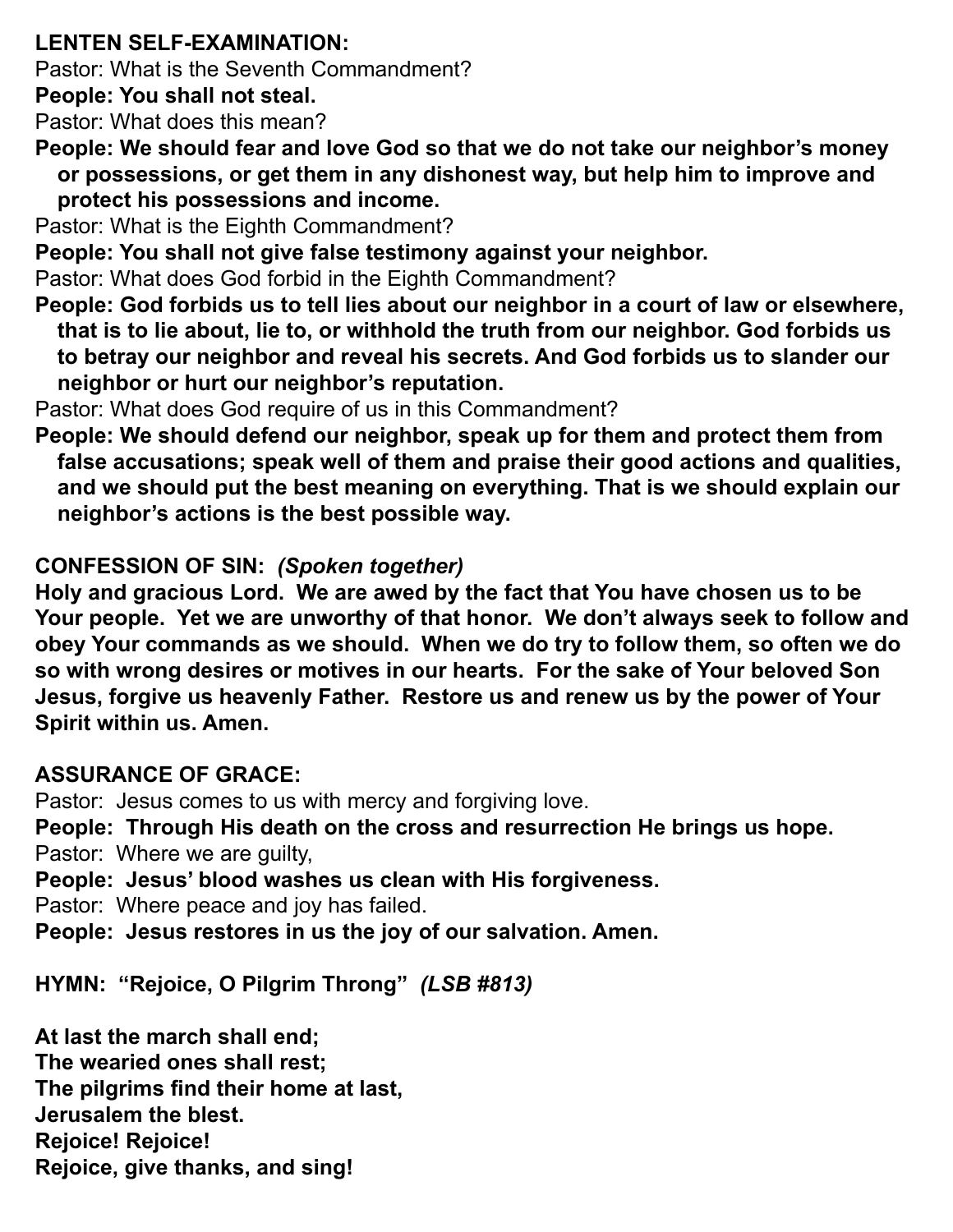**Praise Him who reigns on high, The Lord whom we adore: The Father, Son, and Holy Ghost, One God forevermore. Rejoice! Rejoice! Rejoice, give thanks, and sing!** *(Public Domain)*

#### **OLD TESTAMENT READING: Isaiah 12:1-6**

<sup>1</sup> In that day you will say: "I will praise you, O LORD. Although you were angry with me, your anger has turned away and you have comforted me. <sup>2</sup> Surely God is my salvation; I will trust and not be afraid. The LORD, the LORD, is my strength and my song; he has become my salvation." <sup>3</sup> With joy you will draw water from the wells of salvation. <sup>4</sup> In that day you will say: "Give thanks to the LORD, call on his name; make known among the nations what he has done, and proclaim that his name is exalted. <sup>5</sup> Sing to the LORD, for he has done glorious things; let this be known to all the world. <sup>6</sup> Shout aloud and sing for joy, people of Zion, for great is the Holy One of Israel among you."

#### **EPISTLE READING: 1 Corinthians 1:18-31**

<sup>18</sup> For the message of the cross is foolishness to those who are perishing, but to us who are being saved it is the power of God. <sup>19</sup> For it is written: "I will destroy the wisdom of the wise; the intelligence of the intelligent I will frustrate." <sup>20</sup> Where is the wise man? Where is the scholar? Where is the philosopher of this age? Has not God made foolish the wisdom of the world? <sup>21</sup> For since in the wisdom of God the world through its wisdom did not know him, God was pleased through the foolishness of what was preached to save those who believe. <sup>22</sup> Jews demand miraculous signs and Greeks look for wisdom, <sup>23</sup> but we preach Christ crucified: a stumbling block to Jews and foolishness to Gentiles, <sup>24</sup> but to those whom God has called, both Jews and Greeks, Christ the power of God and the wisdom of God. 25 For the foolishness of God is wiser than man's wisdom, and the weakness of God is stronger than man's strength. <sup>26</sup> Brothers, think of what you were when you were called. Not many of you were wise by human standards; not many were influential; not many were of noble birth. <sup>27</sup> But God chose the foolish things of the world to shame the wise; God chose the weak things of the world to shame the strong.  $28$  He chose the lowly things of this world and the despised things—and the things that are not—to nullify the things that are,  $^{29}$  so that no one may boast before him. <sup>30</sup> It is because of him that you are in Christ Jesus, who has become for us wisdom from God—that is, our righteousness, holiness and redemption.  $31$  Therefore, as it is written: "Let him who boasts boast in the Lord."

#### **GOSPEL READING: Luke 15:1-3,11-24**

 $1$  Now the tax collectors and "sinners" were all gathering around to hear him.  $2$  But the Pharisees and the teachers of the law muttered, "This man welcomes sinners and eats with them." <sup>3</sup> Then Jesus told them this parable:...<sup>11</sup> ... "There was a man who had two sons. <sup>12</sup> The younger one said to his father, 'Father, give me my share of the estate.' So he divided his property between them. <sup>13</sup> "Not long after that, the younger son got together all he had, set off for a distant country and there squandered his wealth in wild living. <sup>14</sup> After he had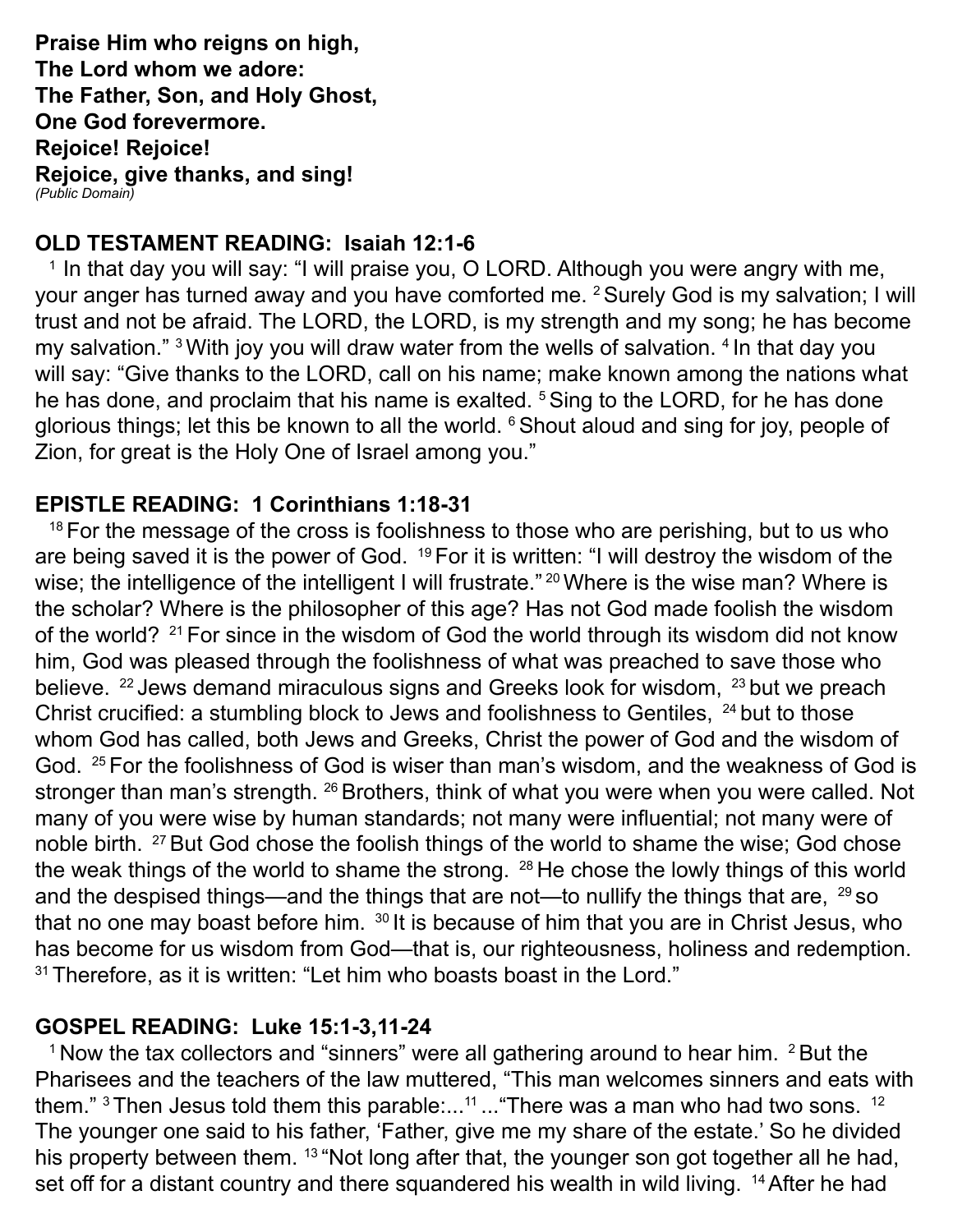spent everything, there was a severe famine in that whole country, and he began to be in need. 15 So he went and hired himself out to a citizen of that country, who sent him to his fields to feed pigs.  $16$  He longed to fill his stomach with the pods that the pigs were eating, but no one gave him anything. <sup>17</sup> "When he came to his senses, he said, 'How many of my father's hired men have food to spare, and here I am starving to death! <sup>18</sup> I will set out and go back to my father and say to him: Father, I have sinned against heaven and against you.  $19$  I am no longer worthy to be called your son; make me like one of your hired men.'  $20$  So he got up and went to his father. "But while he was still a long way off, his father saw him and was filled with compassion for him; he ran to his son, threw his arms around him and kissed him. 21 "The son said to him, 'Father, I have sinned against heaven and against you. I am no longer worthy to be called your son.' <sup>22</sup> "But the father said to his servants, 'Quick! Bring the best robe and put it on him. Put a ring on his finger and sandals on his feet. <sup>23</sup> Bring the fattened calf and kill it. Let's have a feast and celebrate. <sup>24</sup> For this son of mine was dead and is alive again; he was lost and is found.' So they began to celebrate.

### **SONG: "How Deep The Father's Love For Us"** *(Stuart Townend)*

**How deep the Father's love for us, How vast beyond all measure That He should give His only Son To make a wretch His treasure. How great the pain of searing loss. The Father turns His face away As wounds which mar the Chosen One Bring many sons to glory.**

**Behold the Man upon a cross, My sin upon His shoulders. Ashamed, I hear my mocking voice Call out among the scoffers. It was my sin that held Him there Until it was accomplished; His dying breath has brought me life. I know that it is finished.**

**I will not boast in anything: No gifts, no pow'r, no wisdom. But I will boast in Jesus Christ: His death and resurrection. Why should I gain from His reward? I cannot give an answer. But this I know with all my heart: His wounds have paid my ransom.** *(C. 1995 Thankyou Music. Used by permission. CCLI #522460)*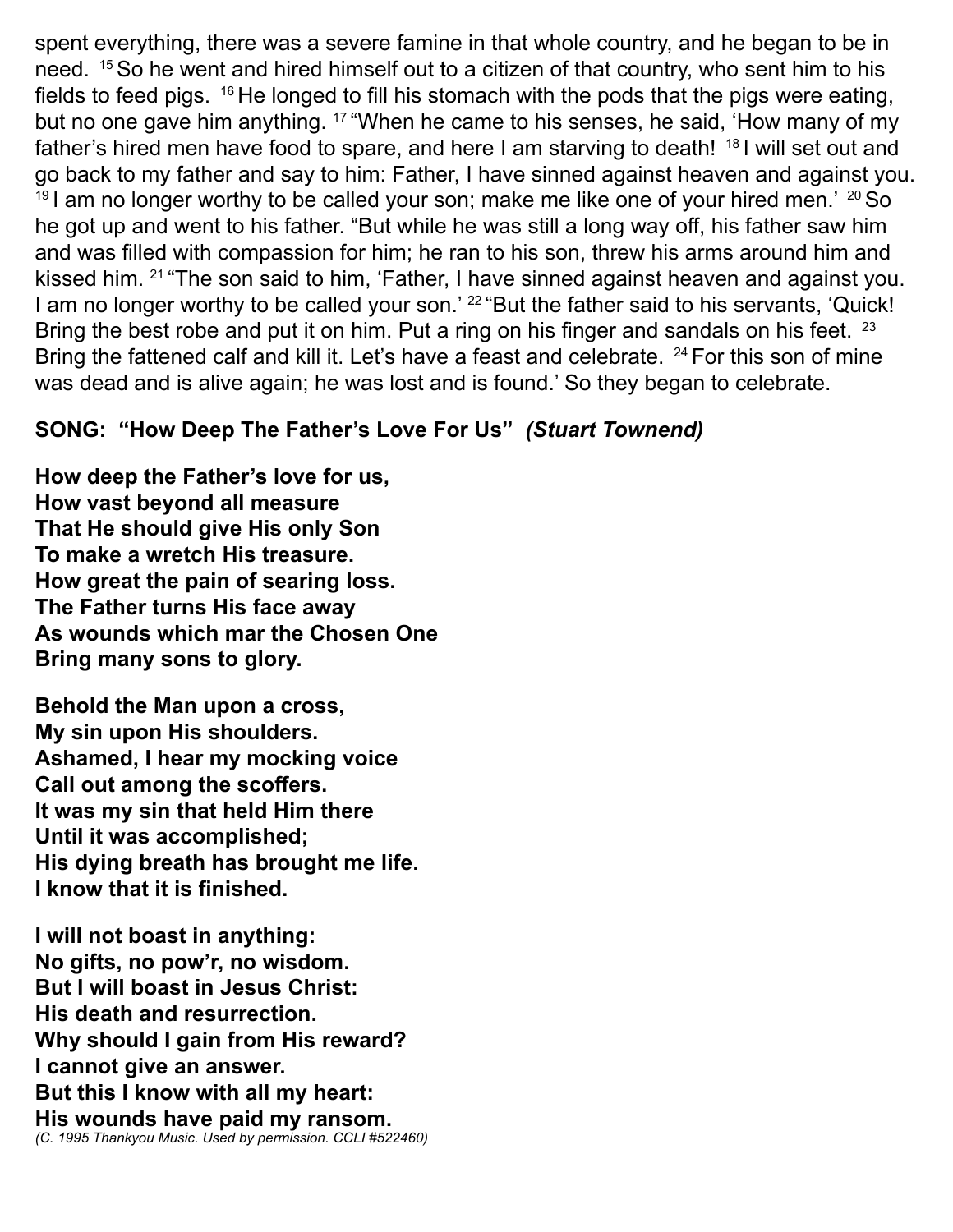**SERMON: Luke 15:25-31 "How's Your Work Attitude?"**

### **CONFESSION OF FAITH:** *(The Apostle's Creed)*

**I believe in God the Father Almighty, maker of heaven and earth. And in Jesus Christ, his only Son, our Lord; who was conceived by the Holy Spirit, born of the virgin Mary; suffered under Pontius Pilate, was crucified, died, and was buried; He descended into hell; The third day he rose again from the dead; He ascended into heaven and sits at the right hand of God the Father Almighty; From thence He will come to judge the living and the dead. I believe in the Holy Spirit, the holy Christian Church, the communion of saints, the forgiveness of sins, the resurrection of the body and the life everlasting. Amen.** 

**OFFERING**

**PRAYERS**

#### **THE LORD'S PRAYER**

**People: Our Father who art in heaven, Hallowed be Thy name; Thy kingdom come; Thy will be done on earth as it is in heaven; Give us this day our daily bread; And forgive us our trespasses, as we forgive those who trespass against us; And lead us not into temptation; But deliver us from evil; For thine is the kingdom and the power and the glory forever and ever. Amen.** 

**BLESSING:**

**SONG: "Amazing Grace (My Chains Are Gone)"** *(Chris Tomlin)*

**Amazing grace, how sweet the sound, That saved a wretch like me. I once was lost, but now I'm found, Was blind but now I see.**

**'Twas grace that taught my heart to fear, And grace my fears relieved. How precious did that grace appear, The hour I first believed.**

**My chains are gone, I've been set free, My God, my Savior has ransomed me. And like a flood His mercy reigns, Unending love, amazing grace.**

**The Lord has promised good to me, His word my hope secures. He will my shield and portion be, As long as life endures.**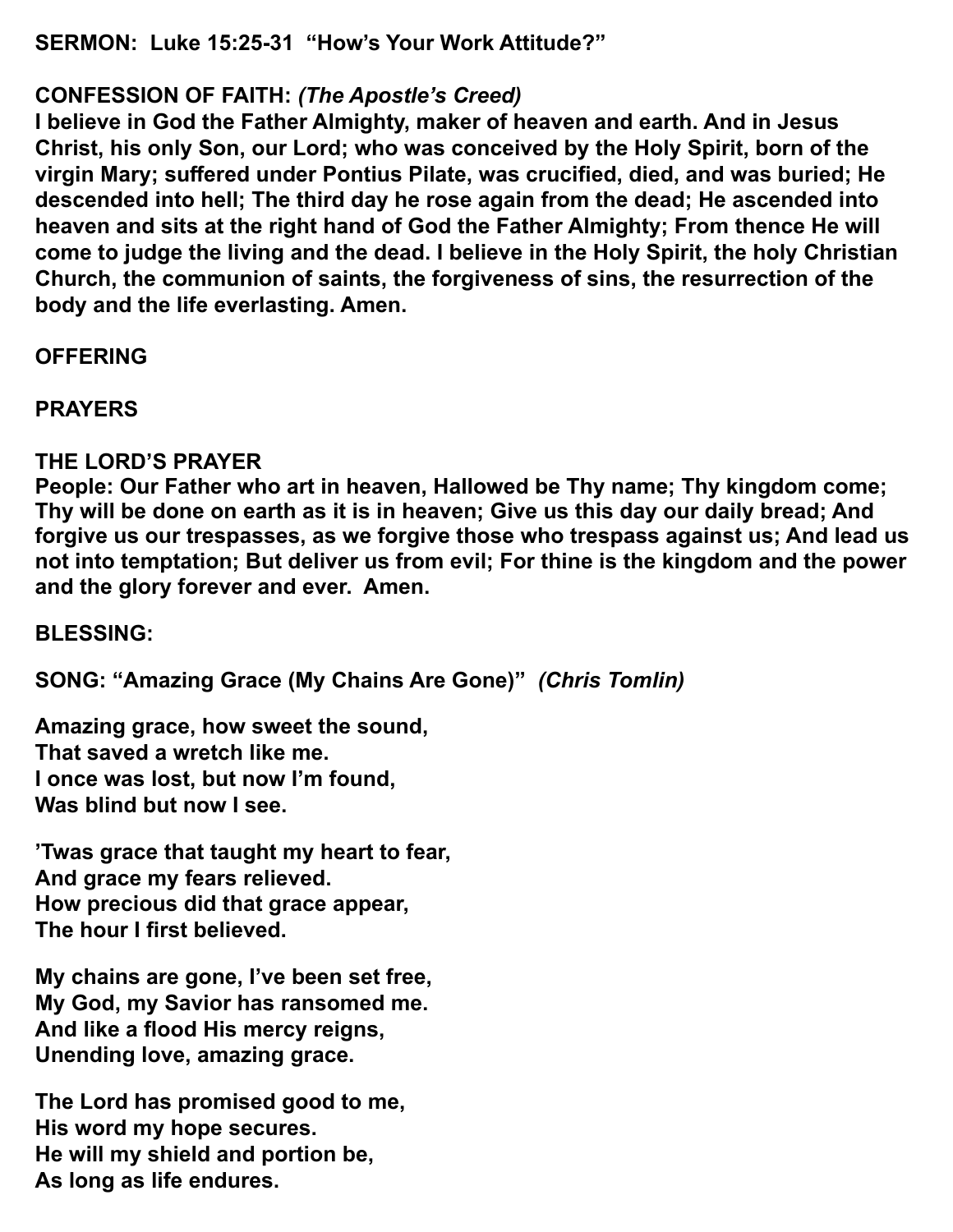**My chains are gone, I've been set free, My God, my Savior has ransomed me. And like a flood His mercy reigns,**  And like a hood His mercy reigns,<br>Unending love, amazing grace.

My chains are gone, I've been set free, **My God, my Savior has ransomed me. And like a flood His mercy reigns, Unending love, amazing grace.** *2022 Lent Series*<br>diagram Series<br>*Farazing grace*. *Holy Emmanuel* the form below and send or bring it is in with your bring in with your bring it is in with your bring in with  $\frac{1}{2}$ va riis mercy reigns,

The earth shall soon dissolve like snow, The sun forbear to shine. **The sunday But God who called me here below, we are season of Lent is also up to the season of Lent is also up to the season of Len Fact of a historial model with a history lesson, will be forever mine.**<br>Will be forever mine, will be forever mine. You are forever mine.  $\mathbf{e}$ .  $\frac{1}{2}$  the same trust in  $\frac{1}{2}$  we have when we trust in  $\frac{1}{2}$ 

TOU AL<del>C</del> TOL<del>C</del> VCL TITITIC.<br>(C. 2006 worshiptogether.com songs Used by permission CCLI #522460)



#### **2022 Lent Series** and in this Lent as we look at  $\alpha$ **REDMON AUGHT CONVIDEMMANUEL**  $\frac{1}{2}$   $\frac{1}{2}$   $\frac{1}{2}$   $\frac{1}{2}$   $\frac{1}{2}$   $\frac{1}{2}$   $\frac{1}{2}$   $\frac{1}{2}$   $\frac{1}{2}$   $\frac{1}{2}$   $\frac{1}{2}$   $\frac{1}{2}$   $\frac{1}{2}$   $\frac{1}{2}$   $\frac{1}{2}$   $\frac{1}{2}$   $\frac{1}{2}$   $\frac{1}{2}$   $\frac{1}{2}$   $\frac{1}{2}$   $\frac{1}{2}$   $\frac{1}{2}$

Each Lent we remember the events that took place during the last week of Jesus' life leading up to the cross. The season of Lent isn't **WIMM (White)** iust a history lesson though. Those events tell us something about  $\mathcal{I}$  the Savior of the world, and the life we live when we trust in Jesus FOR  $\sim$   $\sim$  for forgiveness and salvation.  $\textit{SEHIES}$   $\parallel$  $\mathbb{R}$ 

Come and join us this Lent as we look at Jesus' life, and find new  $\sim$  meaning for our own lives under the theme: "Midweek Meditations."  $\sim$   $\sim$   $\sim$ Name \_\_\_\_\_\_\_\_\_\_\_\_\_\_\_\_\_\_\_\_\_\_\_\_\_\_\_\_\_\_\_\_\_\_\_\_\_\_\_\_\_\_

| 3/30/22 | Lent IV                          | Matthew 27:11-19 | "What Wonderous Love - Before Pilate"                           |
|---------|----------------------------------|------------------|-----------------------------------------------------------------|
| 4/6/22  | Lent V                           | John 19:25-27    | "Behold Your Son. Behold Your Mother"                           |
| 4/14/22 | Maundy Thursday Matthew 26:17-30 |                  | "The King's Feast" or "The Only"<br>Passover That Didn't Work!" |
|         |                                  |                  |                                                                 |

```
4/15/22 Good Friday Misc. passages "Love Hurts"
```
#### $32.3$  Deuts Cudevil  $F$ ,  $F$ **Last Day To Order!**  $\Box$  aster Flowers Last Day To Order!



The would like to order Easter flowers to decorate the sanctuary for Easter morning, the same in the Easter Filmer Practice in the search in the Sharen Sines. The however the same of the same of  $\frac{1}{2}$ If you was the form solen and other traing in mining on one that have ordered and the country of the flowers mou be taken home on Easter Sunday, following the service. payments in the Easter Flower Folder on the counter in the Church Office. The flowers may<br>he teken hame an Easter Sunday, following the consise please fill out the form below and send or bring it in with your check. Place orders and

 $\bullet$  Sunday, March 27<sup>TH</sup> following the 9:30 Service is the last day to place your order. Finally, material concerning are cree common Sunday, March 27™ following the 9:30 Service is the last day to place your order.

er Lily - \$9.00 Tulips (Red, Purple or Yellow)- \$8.50 Pansy Bowl (Mixed Colors) - \$16.00  $T$  er Lily - \$9.00  $T$  i ulips (Red, Fig. s) ı (Lavender, Yellow or White) - \$9.00 Hydrangeas (Pink) - \$16.25  $\mathcal{S}$  The 9:30 Service is the 9:30 Service is the last day to place is the last day to place is the last day to place is the last day to place is the last day to place is the last day to place is the last day to place The flowers may be taken home on Easter Sunday,  $\sigma$  is the service.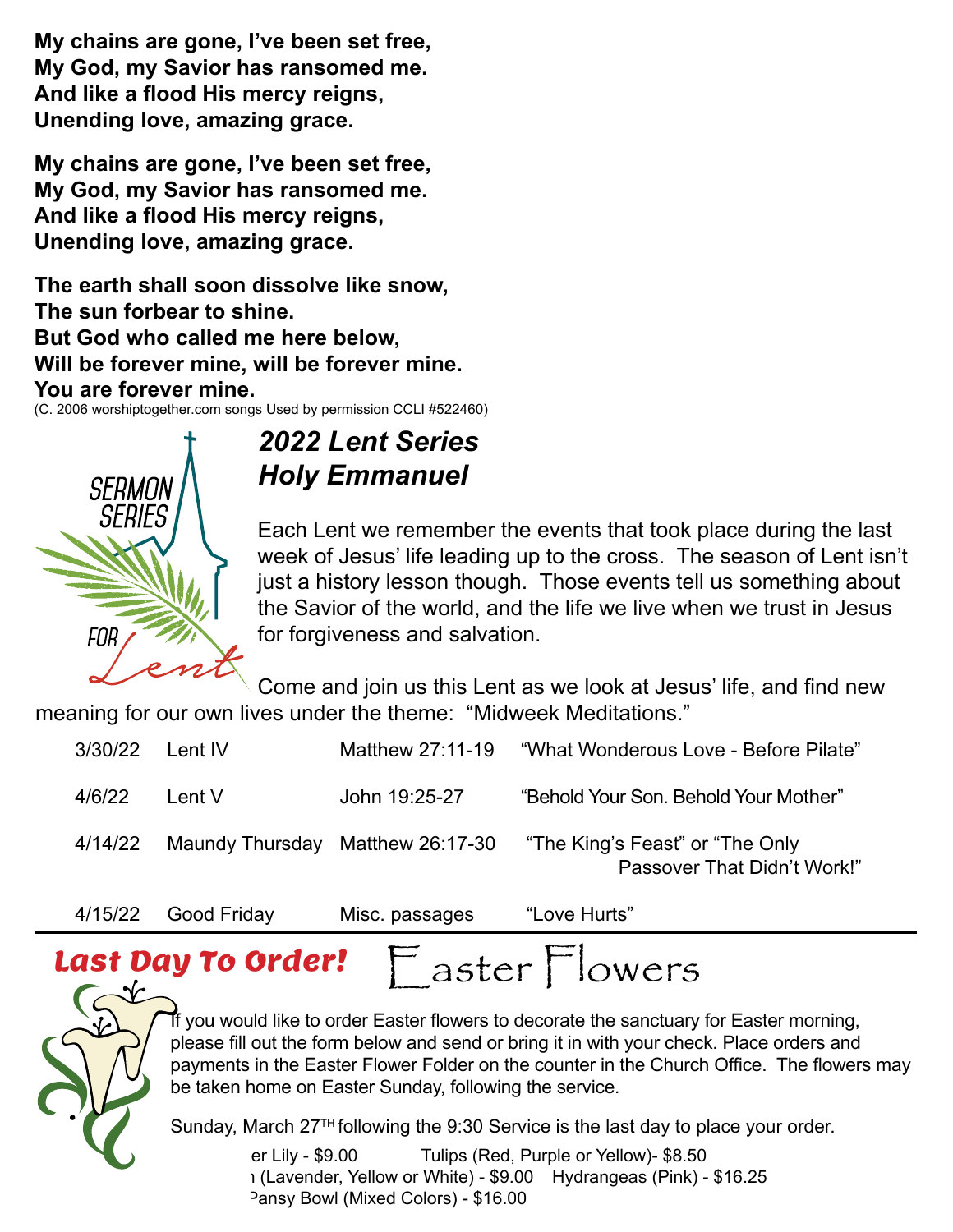

# Ukraine Assistance through the LCMS

Please take time to read this Reporter article regarding the help that is needed for Ukraine. It outlines the partnerships with churches overseas and the need for prayer.

If you would like to support by means of a financial gift, here are some alternatives:

- Text LCMSUKRAINE to 41-444
- Give online via LCMS Mission Advancement
- Call the LCMS at 888-930-4438
- Give online via Mission Central
- Call Mission Central (Mapleton, Iowa) at 712-882-1029

• By mail, make your check out to "The LCMS," and write "Ukraine Relief" in the memo line. Mail to: The Lutheran Church—Missouri Synod, P.O. Box 66861, St. Louis, MO 63166-6861



VEAP has experienced an unprecedented level of support in ensuring we have basic food staples in our pantry, but there are many items we cannot easily procure. Note that financial contributions allow us to respond the most flexibly to changing needs. Every \$30 donated allows us to feed an individual for an entire month.

Please consider donating Personal care items. Shampoo, toothpaste, soap, shaving cream, toiletries.

A donation bin is in the Narthex to place your donations. Items collected will be brought to VEAP March 31st.

Thank You Gayle Cedergren Holy Emmanuel VEAP Represenative

## **SHOE AWAY HUNGER DRIVE**

**Shoe Away Hunger is a partnering program where footwear is turned around to provide an eco-friendly means of support for those in need.**

**4 years ago, Holy Emmanuel and Open Arms collected shoes to help those in need. The Drive was very successful, and we will do a second drive starting in February through March 31st. Please bring new or gently-used footware including sneakers, sport shoes, casual shoes, boots, ice skates, flip flops, etc. Please tie them together and place them in a plastic bag to keep them together and dry. Donated footware will be given to the Shoe Away Hunger Program to support hunger relief efforts.**

**ENDS** 

**MARCH 31st**

**Collection boxes will be in both the church narthex and Open Arms administrative area. Questions? Ask John or Sandy Carlson.**

**Thank you for support.**

**John and Sandy Carlson**